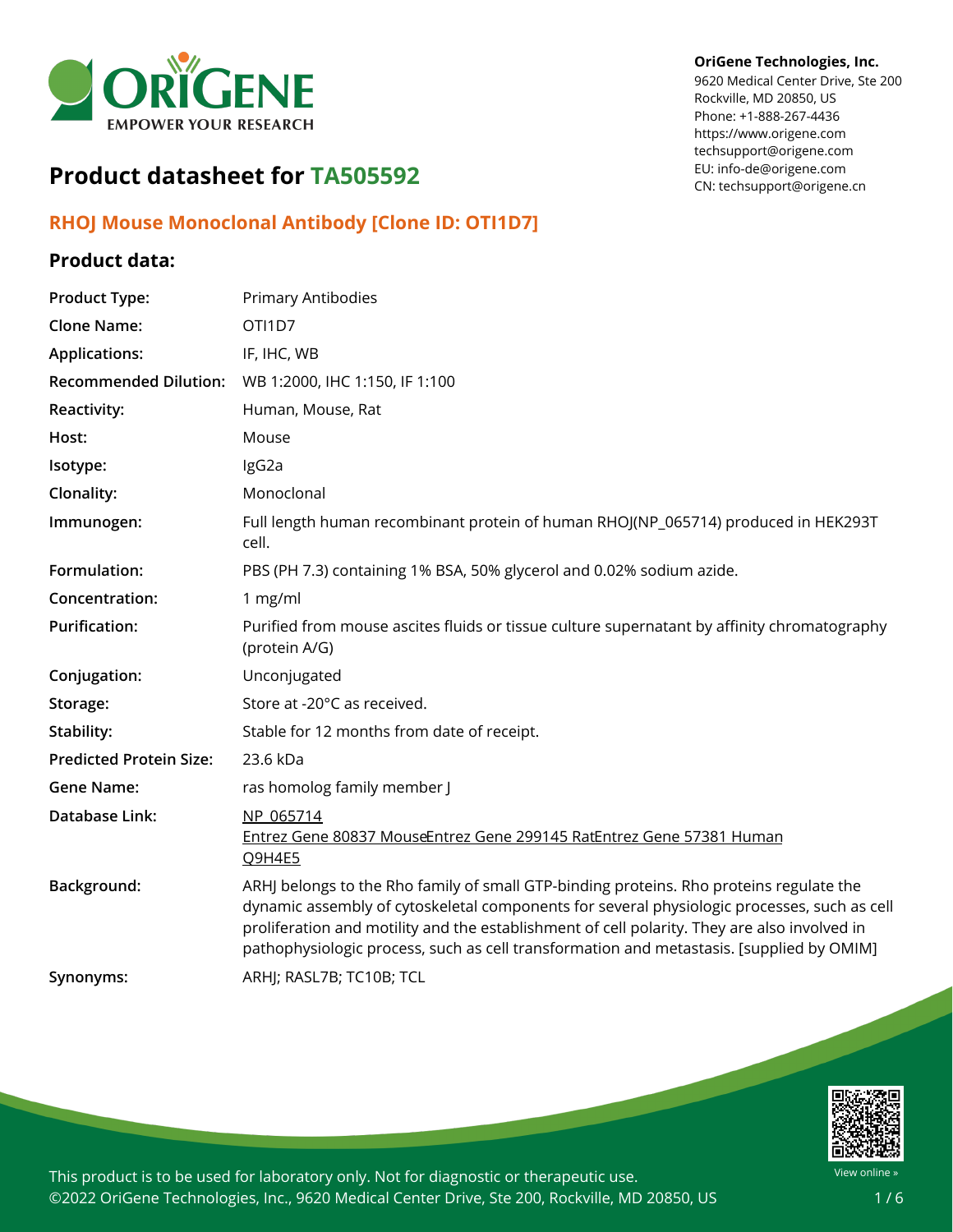ORIGENE

**Protein Families:** Druggable Genome

## **Product images:**



HEK293T cells were transfected with the pCMV6- ENTRY control (Cat# [PS100001], Left lane) or pCMV6-ENTRY RHOJ (Cat# [RC209395], Right lane) cDNA for 48 hrs and lysed. Equivalent amounts of cell lysates (5 ug per lane) were separated by SDS-PAGE and immunoblotted with anti-RHOJ(Cat# TA505592). Positive lysates [LY412401] (100ug) and [LC412401] (20ug) can be purchased separately from OriGene.

Immunohistochemical staining of paraffinembedded Human breast tissue within the normal limits using anti-RHOJ mouse monoclonal antibody. (Heat-induced epitope retrieval by 10mM citric buffer, pH6.0, 100°C for 10min, TA505592)

Immunohistochemical staining of paraffinembedded Adenocarcinoma of Human breast tissue using anti-RHOJ mouse monoclonal antibody. (Heat-induced epitope retrieval by 10mM citric buffer, pH6.0, 100°C for 10min, TA505592)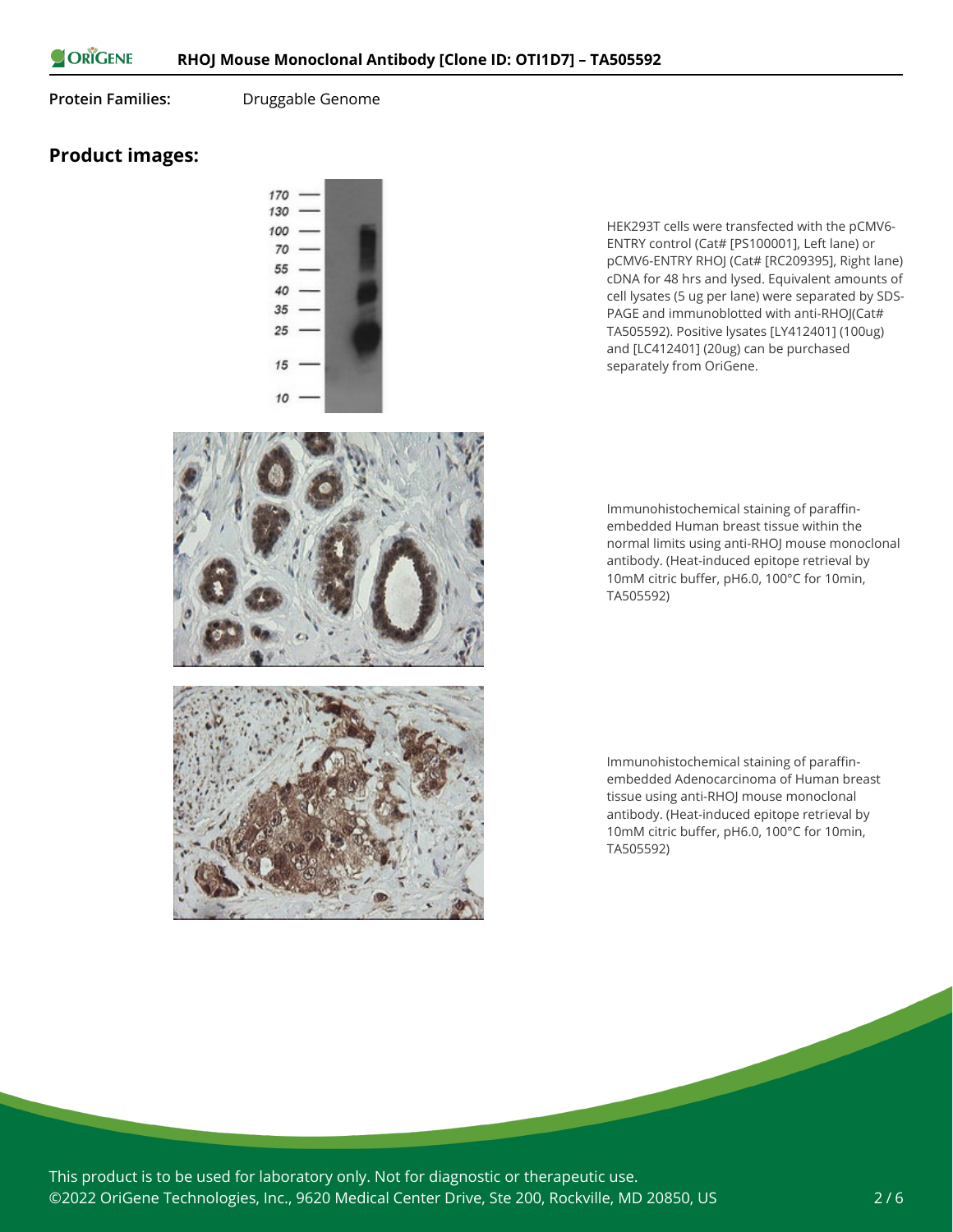ORIGENE



Immunohistochemical staining of paraffinembedded Human Kidney tissue within the normal limits using anti-RHOJ mouse monoclonal antibody. (Heat-induced epitope retrieval by 10mM citric buffer, pH6.0, 100°C for 10min, TA505592)

Immunohistochemical staining of paraffinembedded Carcinoma of Human kidney tissue using anti-RHOJ mouse monoclonal antibody. (Heat-induced epitope retrieval by 10mM citric buffer, pH6.0, 100°C for 10min, TA505592)

Immunohistochemical staining of paraffinembedded Human liver tissue within the normal limits using anti-RHOJ mouse monoclonal antibody. (Heat-induced epitope retrieval by 10mM citric buffer, pH6.0, 100°C for 10min, TA505592)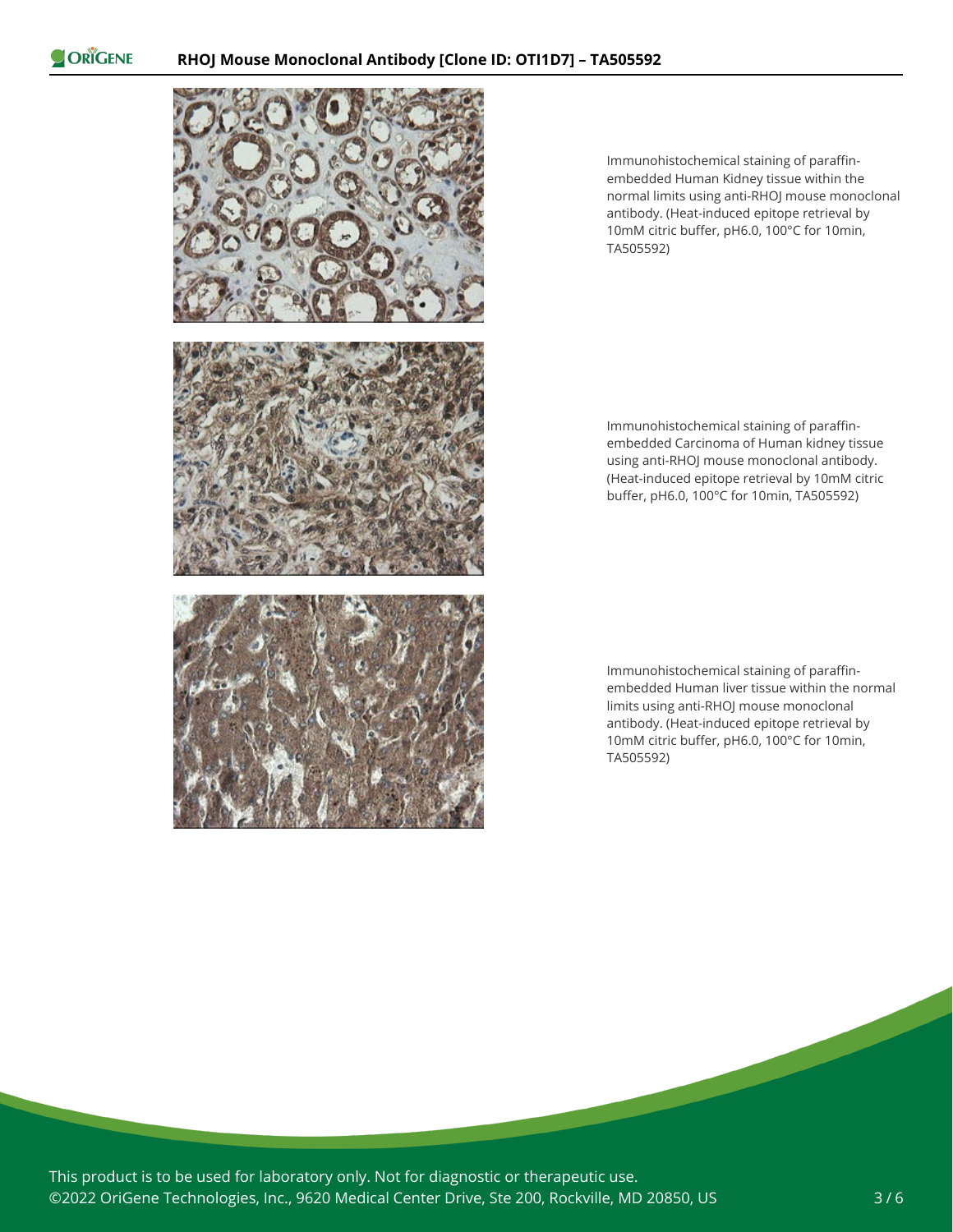ORIGENE



Immunohistochemical staining of paraffinembedded Carcinoma of Human liver tissue using anti-RHOJ mouse monoclonal antibody. (Heat-induced epitope retrieval by 10mM citric buffer, pH6.0, 100°C for 10min, TA505592)

Immunohistochemical staining of paraffinembedded Adenocarcinoma of Human ovary tissue using anti-RHOJ mouse monoclonal antibody. (Heat-induced epitope retrieval by 10mM citric buffer, pH6.0, 100°C for 10min, TA505592)

Immunohistochemical staining of paraffinembedded Human pancreas tissue within the normal limits using anti-RHOJ mouse monoclonal antibody. (Heat-induced epitope retrieval by 10mM citric buffer, pH6.0, 100°C for 10min, TA505592)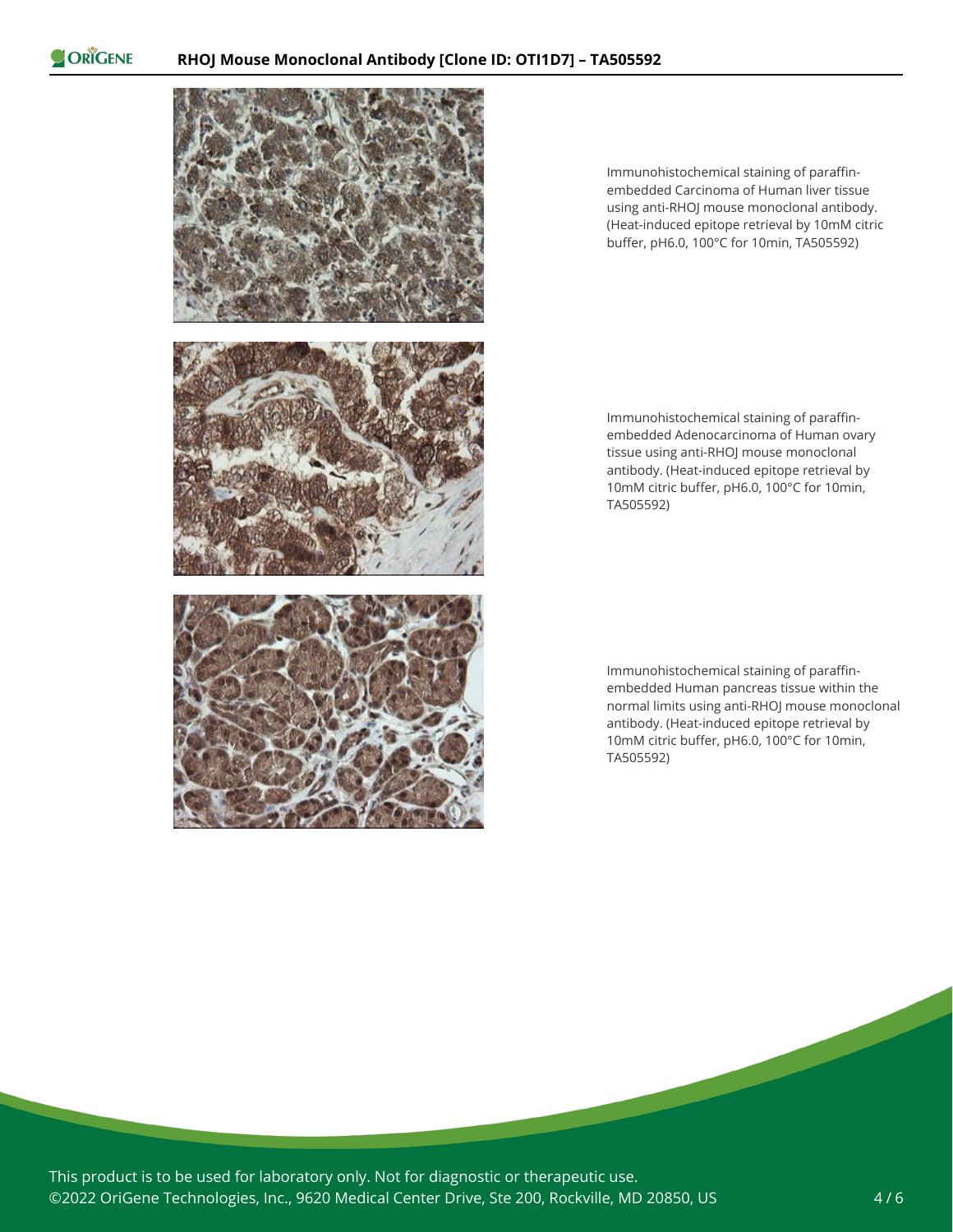ORIGENE



Immunohistochemical staining of paraffinembedded Carcinoma of Human thyroid tissue using anti-RHOJ mouse monoclonal antibody. (Heat-induced epitope retrieval by 10mM citric buffer, pH6.0, 100°C for 10min, TA505592)

Immunohistochemical staining of paraffinembedded Adenocarcinoma of Human endometrium tissue using anti-RHOJ mouse monoclonal antibody. (Heat-induced epitope retrieval by 10mM citric buffer, pH6.0, 100°C for 10min, TA505592)

Immunohistochemical staining of paraffinembedded Human prostate tissue within the normal limits using anti-RHOJ mouse monoclonal antibody. (Heat-induced epitope retrieval by 10mM citric buffer, pH6.0, 100°C for 10min, TA505592)